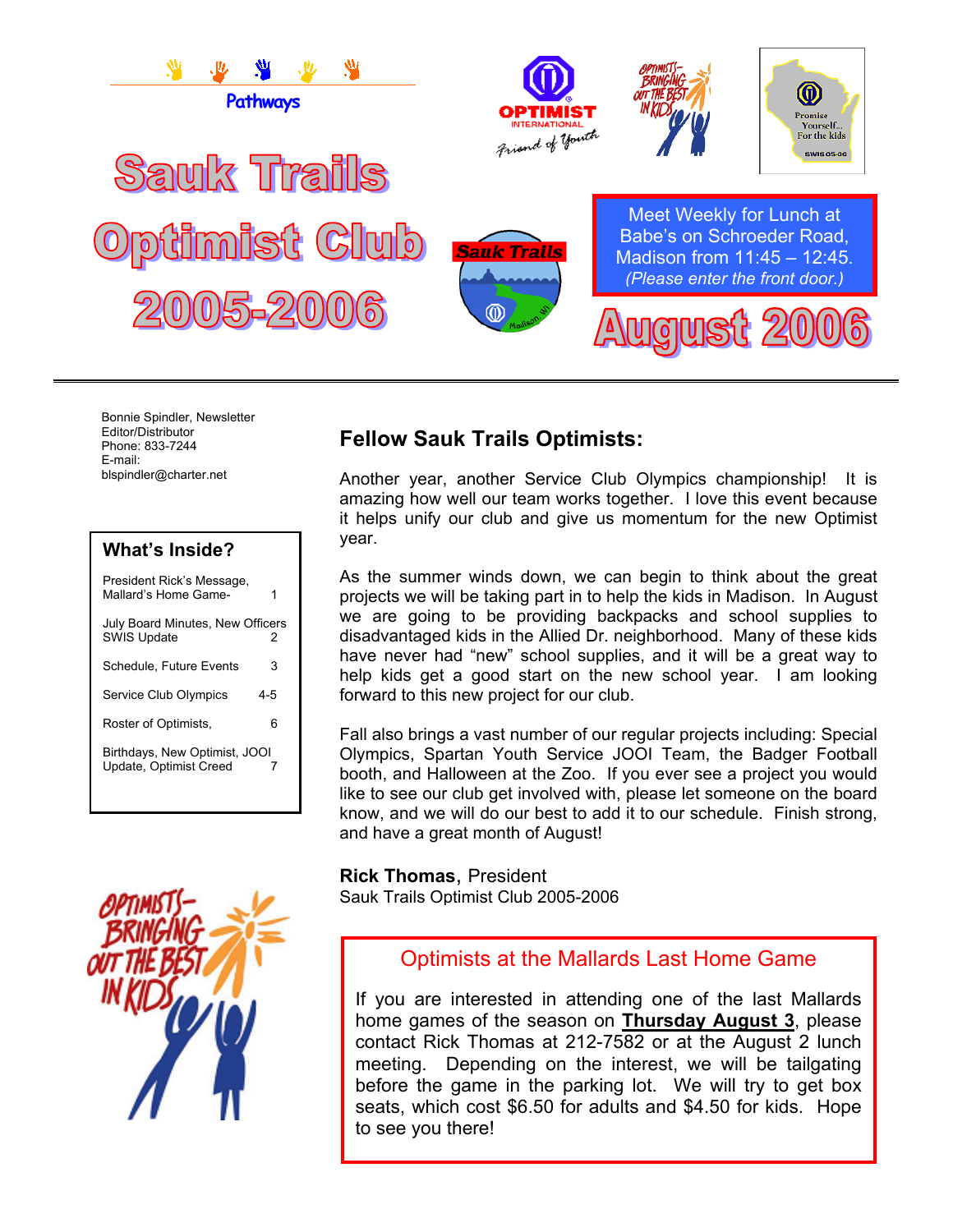## **August 2006 Sauk Trails Optimist Club, Ltd. Page 2 of 7**

**Sauk Trails Optimist Club – STOC Board Minutes, Keller-Williams 7/11/2006** 

### **Members in Attendance:**

President: Rick Thomas Vice President: Greg Hermus Board Members Barb Mulcahy, Bob Wortinger, Sandy Fischer Sec/Treas: Gene Spindler



President Rick Thomas called the meeting to order at 4:40 pm.

The minutes of the June 13, 2006 Board Meeting was discussed. A motion was made (Barb Mulcahy), seconded (Greg Hermus) and passed to approve the minutes of the June Board meeting.

The Financial Report through June 30, 2006 was presented to the Board. A motion was made (Bob Wortinger), seconded (Greg Hermus) and passed to accept the Treasurer's Report.

The Board discussed the upcoming Service Club Olympics. It was reported that most events had members signed up for them and that Greg Hermus would be calling members to complete the sign-ups needed to have participation in all events.

Rick Thomas reminded us all that Vince Sweeny, Senior Associate Athletic Director, at the University Department of Athletics would be our speaker on July 19<sup>th</sup>. Rick also mentioned the invitation from Downtown Optimists to attend the Mallards baseball game on June 22nd.

The Board discussed the Backpacks for Students program. A motion was made (Gene Spindler), seconded (Greg Hermus) and passed to provide \$200 for backpacks and school supplies for children in the Allied Drive area through the MSCR Allied Learning Center.

The meeting adjourned at 5:30. The next meeting will be on **Tuesday, August 8th at 4:30 P.M. at Keller Williams.** *(Tuesday, Sept. 12th, 4:30 PM Board Meeting for ALL Current and New Board Members).* Gene Spindler, Secretary/Treasurer 2005-2006

### **Sauk Trails Club Officers 05-06**

President Rick Thomas

Secretary/Treasurer Gene Spindler

> Past President Tim Belter

Vice Presidents Greg Hermus Pete Graven Kevin Campos

Board of Directors Sandy Fischer Barb Mulcahy Bob Wortinger Mike Milia Jason Kadow Jill Thomas

**New board members should make every effort to attend the September 12th, 4:30 PM board meeting so we can determine a time and location for future board meetings convenient to all.** 

# SWIS – Southern **Wisconsin Conferences**

*Club officers should put these 2006 dates on their calendar .*

**August 4 – 5<sup>th</sup> Holiday** Inn, **November 10th –11<sup>th</sup> Monroe** Madison West

*(Training will be scheduled on Saturday at each of these conferences. As a new board member, try to work these dates into your schedule to learn more about being an Optimist.)* 

# Sauk Trails Club New Board 06-07

The following were elected to the Sauk Trails board. They will be starting or continuing their 1 or 2 year terms in October 2006.

President: Greg Hermus Vice Presidents: Barb Mulcahy, Kevin Campos Sec/Treasurer: Gene Spindler Past President: Rick Thomas

 Kathy Johnson (2 year term) Diane Riley (2 year term)

Board Members: Bob Wortinger (continuing 2<sup>nd</sup> year) Mike Milia  $\overline{a}$  (continuing  $2^{nd}$  year) Kelly Piper (1 year, replacing Barb on board) Carole Klopp (2 year term)

Board Members who have completed their terms and are going off the board are: Sandy Fischer, Jason Kadow, Pete Graven and Jill Thomas. THANKS to all of you for your years of service to your club.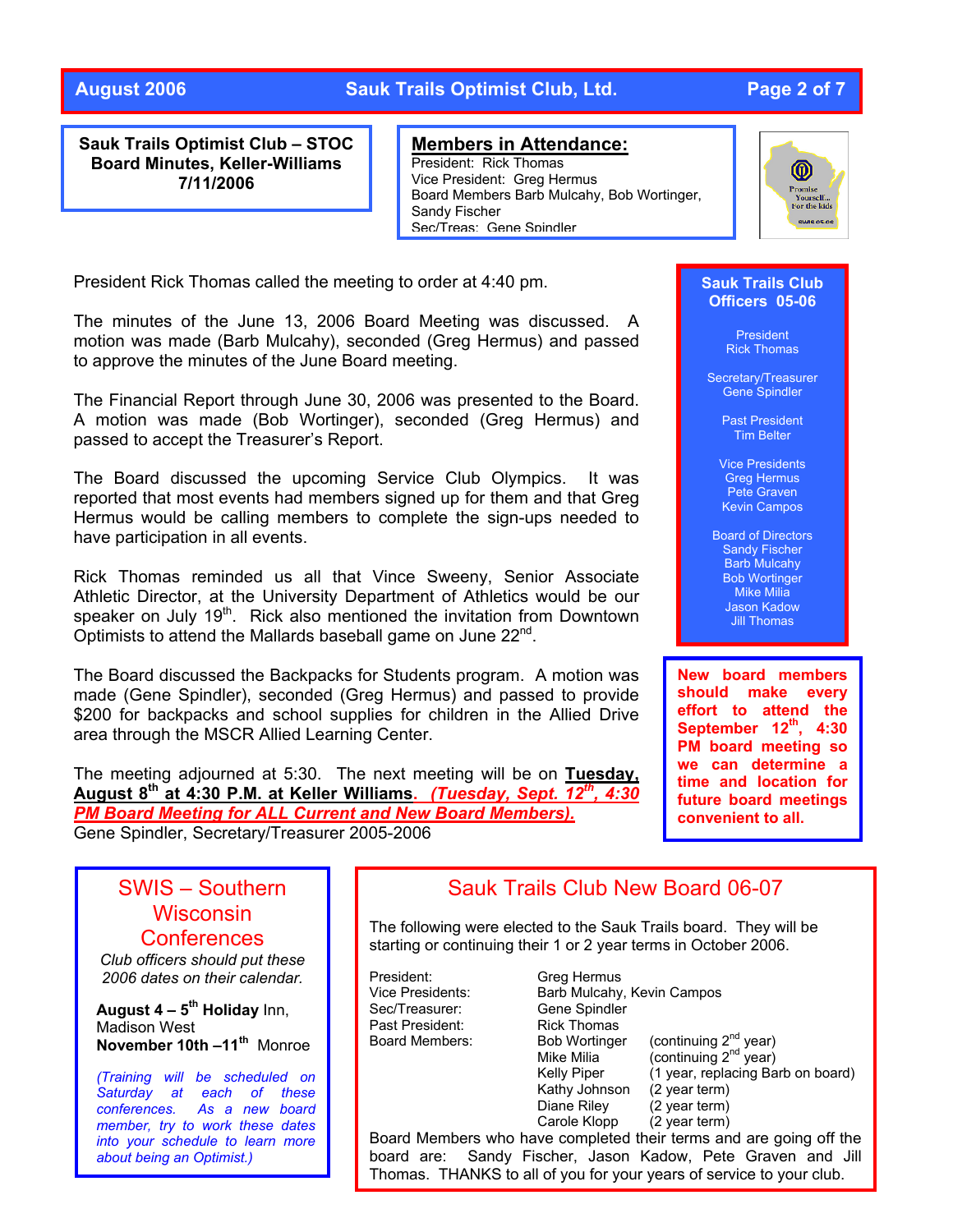### **August 2006 Sauk Trails Optimist Club, Ltd. Page 3 of 7**

### **August 2006 Schedule**:

| August 2 <sup>nd</sup>  | Lunch Babe's, 11:45 am |
|-------------------------|------------------------|
| August 9 <sup>th</sup>  | Lunch Babe's, 11:45 am |
| August 16 <sup>th</sup> | Lunch Babe's, 11:45 am |
| August 23rd             | Lunch Babe's, 11:45 am |
| August 30 <sup>th</sup> | Lunch Babe's, 11:45 am |

September 28<sup>th</sup> ANNUAL Sauk Trails Banquet (Thursday eve)

Student of Month: Oct. 18<sup>th</sup>, Nov. 22<sup>nd</sup>, Dec. 13<sup>th</sup> *(ALL Tentative at this time.)* 

MASCC Lunch: November  $15<sup>th</sup>$  – Alliant Ctr Other events and activities will be scheduled and/or rescheduled by Sauk Trails Board.

### **WISCONSIN Football Games BOOTH Needs**

Sauk Trails Optimists and JOOI youth will be covering the booth for 7 Wisconsin Football Games. There will be a need for 1–2 Optimists at EACH of these games: Sept. 9<sup>th</sup>  $\frac{1}{2}$  16<sup>th</sup>; Oct. 7<sup>th</sup>, 14<sup>th</sup>, 28<sup>th</sup>; Nov. 4<sup>th</sup>, 18<sup>th</sup>. More info and signup will be coming from Steve Bailey who is coordinating again this year. THANKS Steve & Volunteers.

### **SWIS District Sponsors Football Craze Raffle**

Football season is almost upon us again, and we are once again selling the "Football Craze" tickets as a fundraiser for our club. The tickets are \$20.00 each. \$10.00 goes toward prizes. \$5.00 goes to he Optimist International Foundation for youth programs, from our club, and \$5.00 goes back to our club for our youth programs.

The prizes each week are: \$500, \$250, \$100, \$75, \$50, \$25, \$10. It is a lot of fun to root for teams you might otherwise not care about, and the cost is only a little over \$1 per week. Please e-mail, call, or get tickets from Rick Thomas.

| <b>DATES</b>                                     | <b>Location</b>  | <b>Speaker</b>                       | Topic                                                                | Lunch                                                                                 |
|--------------------------------------------------|------------------|--------------------------------------|----------------------------------------------------------------------|---------------------------------------------------------------------------------------|
| <b>August 2<sup>nd</sup></b>                     | <b>Babes</b>     | Steve Schwartzer                     | <b>Identity Theft</b>                                                | Chicken Sandwich or Spinach<br>Salad                                                  |
| August 9 <sup>th</sup>                           | <b>Babes</b>     | Jonathan Barry-                      | Development Director for<br><b>Operation Fresh Start</b>             | Club Sandwich or Raspberry<br>Chicken Salad                                           |
| <b>August 16th</b>                               | <b>Babes</b>     | TBD                                  | TBD                                                                  | Turkey & Swiss or Chicken<br>Caesar Salad                                             |
| August 23 <sup>rd</sup>                          | <b>Babes</b>     | <b>TBD</b>                           | <b>TBD</b>                                                           | Grilled Cheese or Beef Taco<br>Salad                                                  |
| August 30 <sup>th</sup>                          | <b>Babes</b>     | <b>TBD</b>                           | <b>TBD</b>                                                           | <b>BLT</b> or Cobb Salad                                                              |
| September 20 <sup>th</sup>                       | <b>Babes</b>     | Linda Dreger-                        | Retired Madison Police<br>Detective                                  | French Dip or Cajun Chicken<br>Salad                                                  |
| September 27 <sup>th</sup>                       | <b>CANCELLED</b> |                                      |                                                                      | <b>NA</b>                                                                             |
| September 28 <sup>th</sup><br>(THURSDAY Evening) | <b>Babes</b>     | <b>ANNUAL Sauk Trails</b><br>Banquet | Annual Social Event, Buffet,<br>Recognitions, Planning 06-07<br>Year | Italian Pasta Buffet<br>Cocktails: 5 PM,<br>Dinner: 6PM and<br>installation new board |

# FUTURE SPEAKER SCHEDULING:

Barb Mulcahy and Ray Schmitz are doing a fantastic job lining up speakers for our club lunches. Those that are still in the process of being finalized include:

**Speaker from Discover Wisconsin; Speaker sharing Experiences in Iraq Speaker on Bike Trips in US; JOOI Convention Presentation; New Member Induction / Sharing.** 

If you have any speaker that you would like to share with your club, please contact Barb for scheduling.

# ANNUAL Sauk Trails BANQUET > SEPTEMBER 28th, 2006

ALL Sauk Trails Optimists and their spouse/friend/significant other are invited to the Annual Sauk Trails Banquet on Thursday, September 28<sup>th</sup> at Babe's. Cocktails: 5 – 6:00 PM, Dinner: 6:00 PM an Italian Pasta Buffet followed by 05-06 Year Summary & Recognitions and 06-07 Year Board Induction & Plans for Future. **PUT THIS ON YOUR CALENDAR***. (More detail and sign-ups to come).*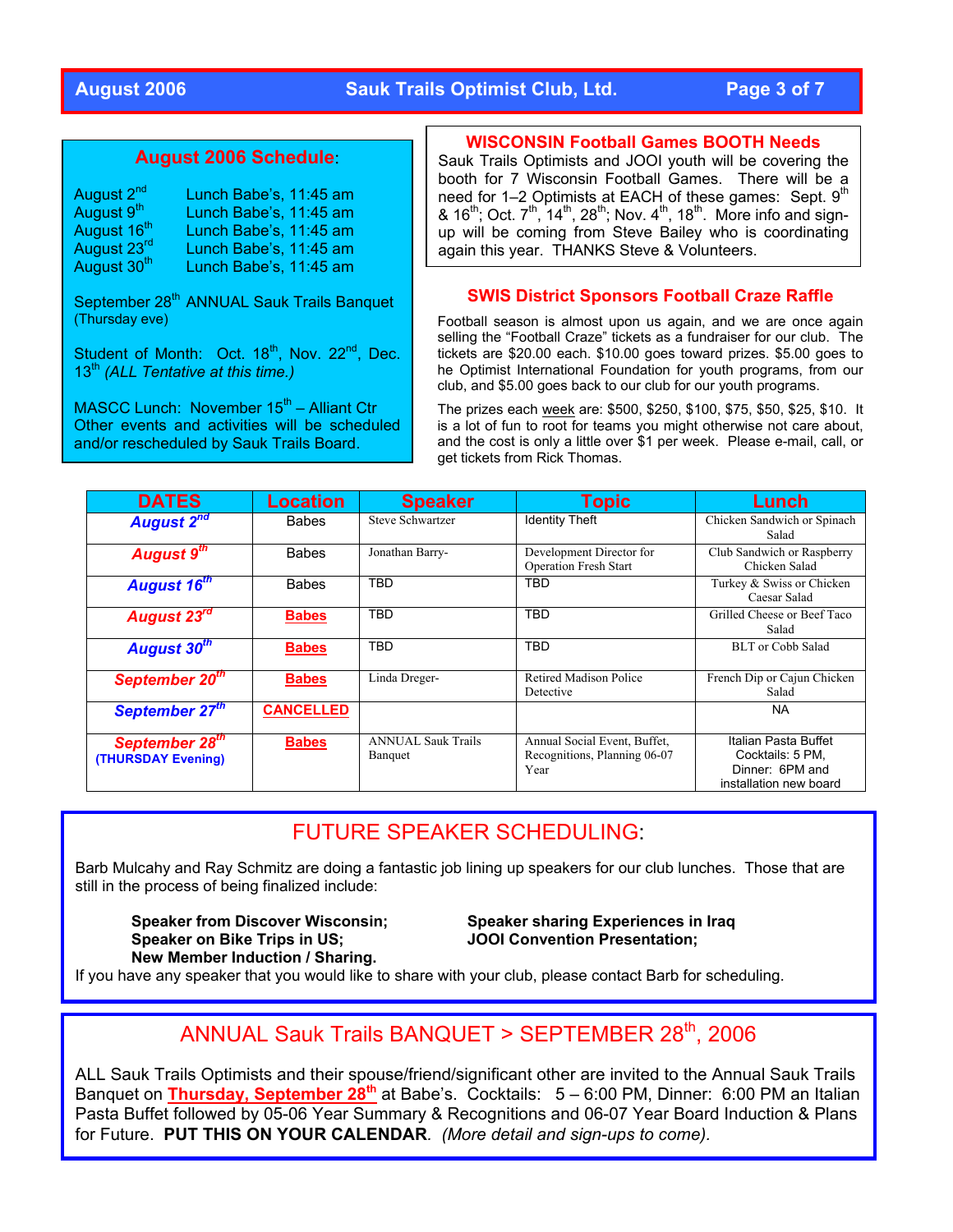# **August 2006 Sauk Trails Optimist Club, Ltd. Page 4 of 7**

### Service Club Olympics PREPARATION

Barb Mulcahy scheduled a get-together / practice for Service Club Olympics at her home on Sunday July 23<sup>rd</sup>. Before the hard work of practicing Bocce, everyone had a great time eating, socializing, and enjoying a nice time on Barb's patio and back yard.

THANKS BARB for HOSTING.

### Service Club Olympics PLANNING

Thanks to ALL who participated in the Service Club Olympics. A special thanks goes to Mike Gustafson who is Treasurer for the Madison Area Service Club Council - MASCC and also coordinated the Golf Event, Rick Thomas & Greg Hermus who coordinated the event with Sauk Trails Members and coordinated the Agility Course and 8 Ball Pool events for July  $24<sup>th</sup>$  –  $25th$ 







Sauk Trails Bowling Team Had a Great Time at Schwoegler's Lanes and Took 4<sup>th</sup> Place at Service Club Olympics





LUNCH at Service Club Olympics and Agility Course Coordinated and Ran by Sauk Trails Optimist Club Members.





**REMINDER: STOC Articles for September 2006 Newsletter are due to Bonnie Spindler [blspindler@charter.net](mailto:blspindler@charter.net) by August 28th, 2006**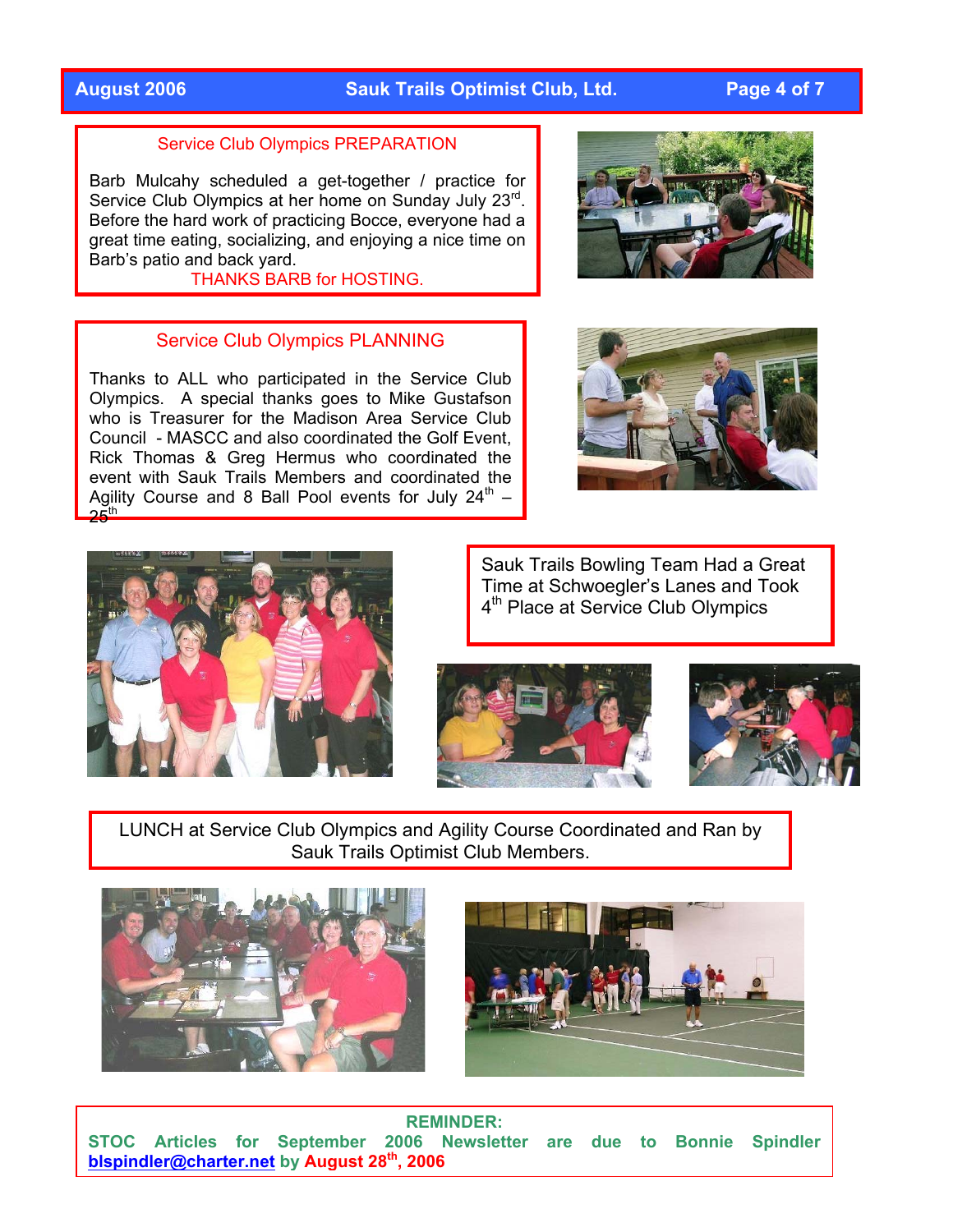# SAUK TRAILS WINS 1<sup>st</sup> PLACE at SERVICE CLUB OLYMPICS



# **1st Places:**

| <b>Agility Course</b>    | Wade Anunson, Barb Mulcahy, Kevin Campos, John Scherer, Jared Holthe      |  |  |
|--------------------------|---------------------------------------------------------------------------|--|--|
| Darts (5 high Optimists) | Jared Holthe, Barb Mulcahy, John Scherer, Bill Monkemeyer, Phil Schraback |  |  |
| <b>Horseshoes</b>        | Wade Anunson and Kevin Campos                                             |  |  |
| Women's Run              | <b>Sandy Fischer</b>                                                      |  |  |
|                          | 2 <sup>nd</sup> Places                                                    |  |  |

| <b>Tennis</b>           | Jim Judd and Tim Belter                                              |
|-------------------------|----------------------------------------------------------------------|
| <b>Volleyball Team:</b> | Barb Mulcahy, John Scherer, Jared Holthe, Bill Monkemeyer & Jim Judd |
|                         | 3 <sup>rd</sup> Places                                               |
|                         | Bike Race-Women Christina Smith-Wilkie                               |
| Men's Run               | Dave Braun                                                           |
| Eight Ball Pool         | Team of Greg Hermus & Mark Kraemer                                   |
| Swimming                | Team of: Rick Thomas, Sandy Fisher, John Scherer and Wade Anunson.   |

## **THANKS TO ALL WHO PARTIPATED TO HELP WIN 1st PLACE AT SERVICE CLUB OLYMPICS**.

## **SERVICE CLUB OLYMPICS**

### **LAST MINUTE Stand-In THANK – YOUS**

Jim Judd risked life and limb to play volleyball when Dale Kalscheur's father became seriously ill and Mark Kraemer had a conflict preventing him from playing volleyball. Jared Holthe also stepped in to help the 5-person (one person short) team take second place. Great job team!!!

Jared Holthe stepped up to fill holes in volleyball and racquetball. (I don't believe Jared ever played racquetball before that.) John Scherer dropped out of horseshoes the day before to fill in for cribbage (Dale's spot), while his horseshoes partner Bill Monkemeyer did likewise and took fourth in checkers (first time ever?). Way to go new member Bill. John also filled in for Greg Hermus on the swim team.

THANKS to ALL Last Minute Stand-Ins to help win another Service Club Olympics this year.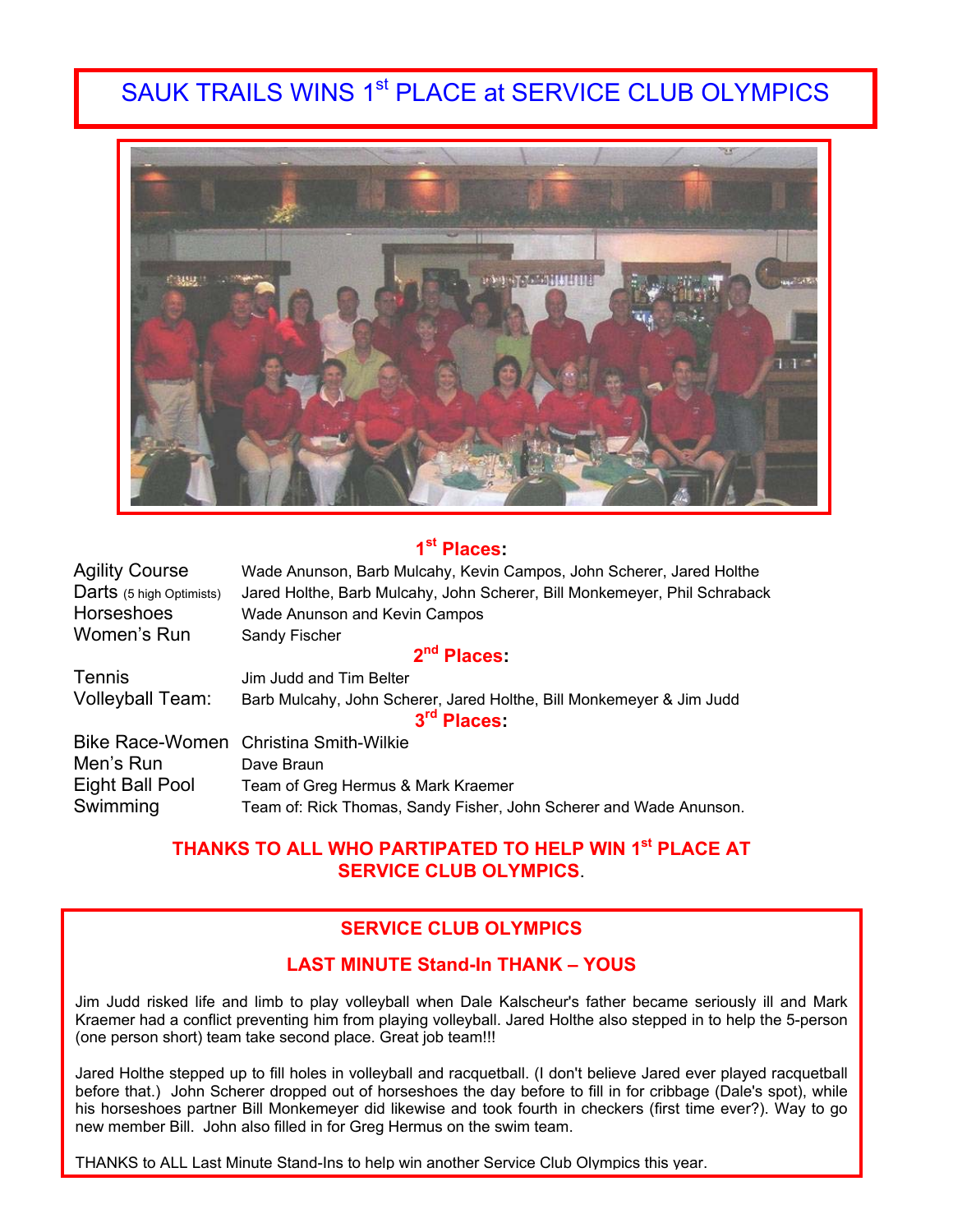### **Sauk Trails Optimist Club, Ltd. - Membership Roster August 2006 (Updates in RED)**

| Name                                    | Sauk_Frails Optimist Glub, Ltd. - Membership Roster August 2006 (Updates in RED)<br>Company | Work No.      | Home No.       | Fax No.      | <b>E-Mail Address</b>                    |
|-----------------------------------------|---------------------------------------------------------------------------------------------|---------------|----------------|--------------|------------------------------------------|
| Wade Anunson                            | Anunson Chiropractic - NEW                                                                  | 829-2250      | 278-2950       | 829-2251     | dranunson@sbcglobal.net                  |
| <b>BJ</b> Bailey                        |                                                                                             |               |                |              | Mrfuel4@vahoo.com                        |
| <b>Steve Bailey</b>                     | Crown Dental Laboratory                                                                     | 271-5537      | 238-8535       | 271-1657     | Sbailey100@aol.com                       |
| Tim Belter                              | Johnson Bank                                                                                | 240-1890      | 455-1145       | 240-1870     | tbelter@johnsonbank.com                  |
| <b>Scott Bodley</b>                     | Self Employed                                                                               | 702-387-2335  | 288-8796       | 217-1873C    | seavan4@hotmail.com                      |
| David Braun                             | M&I Bank                                                                                    | 231-5656      | 217-2182       |              | David.braun@micorp.com                   |
| Kevin Campos                            | Keller Williams Realty                                                                      | 235-1030      | 846-2997       | 443-1919     | Kevin@kevincampos.com                    |
| Kristi Campos                           | Distinctive Dentistry & Facial Aesthetics                                                   | 836-1422      | 846-2997       |              | klmilton@hotmail.com                     |
| Rick Conne                              | H & R Block                                                                                 | 829-8206      | 833-3793       |              | rconne@hrblock.com                       |
| Lori (Handel) Davis                     |                                                                                             |               | 848-9673       |              | lhandel@tds.net                          |
| Jerry Edgar, Jr                         | SWIS Lt. Gov, Zone 6, 2005-2006                                                             | 222-7600      | 837-6731       |              | <u>jerry edgarjr@us.aflac.com</u>        |
| Sandra Fischer                          | Wegner, LLP CPAs & Consulting                                                               | 442-1920      | 437-8448       | 274-3361     | Sandy.fischer@wegnercpas.com             |
| Carrie Fluhr                            | Wisconsin Community Bank                                                                    | 298-1743      | 219-3551       | 298-1710     | Cfluhr.@thewcb.com                       |
| Daniel Gibson                           | SVA Planners                                                                                | 826-2322      | 836-4714       |              | Gibsond@sva.com                          |
| Peter Graven                            | Independent Bank                                                                            | 835-9961      | 276-5912       |              | petegraven@inbank.com                    |
| Mike Gustafson                          | Suby Von Haden                                                                              | 826-2292      | 831-6914       | 831-4243     | gustafsonm@sva.com                       |
| Gregory Hermus                          | Morgan Stanley                                                                              | 829-4341      | 845-3820       |              | Ghbadger@charter.net                     |
| Donald Higgins                          | Higgins Insurance Group                                                                     | 274-4200      | 824-0914       | 274-4210     | Don@hhig.net                             |
| Ricki Hoefer                            | Edward Jones                                                                                | 831-0988      | 833-6268       |              | Philricki@aol.com                        |
| Jared Holthe                            | <b>Badger</b> Chiropractic                                                                  | 848-2638      | 848-2638       |              | Holthe s@yahoo.com                       |
| Sheri Holthe                            | <b>Badger</b> Chiropractic                                                                  | 848-2638      | 848-2638       |              | Holthe s@vahoo.com                       |
|                                         | <b>E-Mail UPDATE</b>                                                                        |               | 233-0543       |              |                                          |
| Laurie Irwin                            |                                                                                             |               |                |              | 1_irwin@sbcglobal.net                    |
| Kathy Johnson                           | Risk Management Strategies, LLC                                                             | 663-9032      | 663-9032       | 206-666-6435 | Kljohnson@charter.net                    |
| Jim&Dee Judd                            | Retired                                                                                     |               | 833-2622       |              | juddj@thevillages.net                    |
| Jason Kadow                             | Meicher CPA                                                                                 | 238-1970 x310 | 827-6707       |              | asonk@meichercpa.com                     |
| Dale Kalscheur                          | The Neckerman Agency                                                                        | 238-2686      | 437-4470       | 238-7798     | D kalscheur@neckerman.com                |
| Carole Klopp                            | <b>Education Consultant</b>                                                                 | 833-9620      | 833-4561       |              | klop@chorus.net                          |
| Chuck Koehler                           | Koehler & Associates                                                                        | 838-7133      | 838-7133       |              | Koehler01@charter.net                    |
| Gail Koehler<br><b>Mark Kraemer</b>     | Attic Angels Retirement Center                                                              |               | 838-7133       |              | Koehler01@charter.net                    |
|                                         | Park Bank, VERONA Office                                                                    | 663-1105      | 845-0207       | 845-0201     | mkraemer@parkbank.com                    |
| Joseph Marty                            | Wells Fargo                                                                                 | 643-9524©     | 831-4799       |              | khmarty@chorus.net                       |
| <b>Todd McMillin</b>                    | <b>SWIS Governor, 2005 - 2006</b>                                                           | 866-304-6898  | 608-756-9978   |              | tmcmillin@charter.net                    |
| Brinda Mecham                           | Crown Dental Laboratory                                                                     | 271-5537      |                |              | Brstratton@aol.com                       |
| Michael Milia                           | Advantage Real Estate (Cell Update)                                                         | 441-7761      | 235-3102(cell) | 441-8471     | mmilia@tds.net                           |
| <b>Bill Monkemeyer</b>                  | United Way (NEW)                                                                            | 246-4351      | 848-4871       | 246-4369     | whamnjam@tds.net                         |
| Barb (Dwyer) Mulcahy                    | Independent Bank                                                                            | 848-7247      | 513-6965       | 845-6728     | barbaramulcahy@inbank.com                |
| Tony Nagin, Jr.                         | Badger Tax & Acct Services                                                                  | 833-1700      | 238-5335       | 826-0201     | tony@badgertax.com                       |
| Kelly Piper                             | Boumatic                                                                                    | 224-2944      | 237-1383       |              | kellypiper@charter.net                   |
| Janine Richgels                         | US Bank, N.A., Pvt Bank Associate                                                           | 252-4110      | 241-5714       | 252-7652     | Janine richgels@usbank.com               |
| Diane Riley                             | Associated Bank                                                                             | 259-4204      | 643-0821       |              | diane.riley@associatedbank.com           |
| Alison Scherer                          | WI Dept of Ag, Trade & Cons. Protection.                                                    | 224-4761      | 836-0151       |              | schereraj@hotmail.com                    |
| John Scherer                            | Trinity Financial Planning                                                                  | 829-1010      | 836-0151       | 233-7161     | John@trinfin.com                         |
| Lisa Schluesche                         | Associated Bank                                                                             | 259-2052      | 513-8590       |              | Lisa.Schluesche@Associatedbank.com       |
| Ray Schmitz                             | Retired                                                                                     |               | 233-3786       |              | schmitz@chorus.net                       |
| Phil Schrabeck                          | <b>AMCORE Bank</b>                                                                          | 821-1918      | 345-9756       |              | pschrabeck@amcore.com                    |
| Mary Schwartz                           | Waddell & Reed                                                                              | 442-1500      | 437-2233       | 442-6490     | Mnorrb@aol.com                           |
| Jacci See                               | First Weber Group                                                                           | 828-5105      | 827-6326       | 836-3102     | Seej@firstweber.com                      |
| Bonnie Spindler                         | Semi-Retired, Computer Trainer                                                              | 833-7244      | 833-7244       |              | Blspindler@charter.net                   |
|                                         | Retired)                                                                                    |               | 833-7244       |              | genespindler@charter.net                 |
|                                         |                                                                                             |               |                |              |                                          |
| Gene Spindler<br>Christina Smith-Wilkie | Associated Bank                                                                             | 833-1444      | 827-0022       |              | Christina.SmithWilkie@Associatedbank.com |
| Jill Thomas                             | First Business Bank                                                                         | 232-5924      | 850-4250       | 232-5920     | jthomas@fbbmadison.com                   |
| Rick Thomas                             | Keller Williams Realty                                                                      | 212-7582      | 274-0528       |              | jathoma2@wisc.edu                        |
| Amy Tripp<br><b>Bob Wortinger</b>       | Kiesling Associates                                                                         |               |                |              | No E-Mail<br>Rwortinger@kiesling.com     |